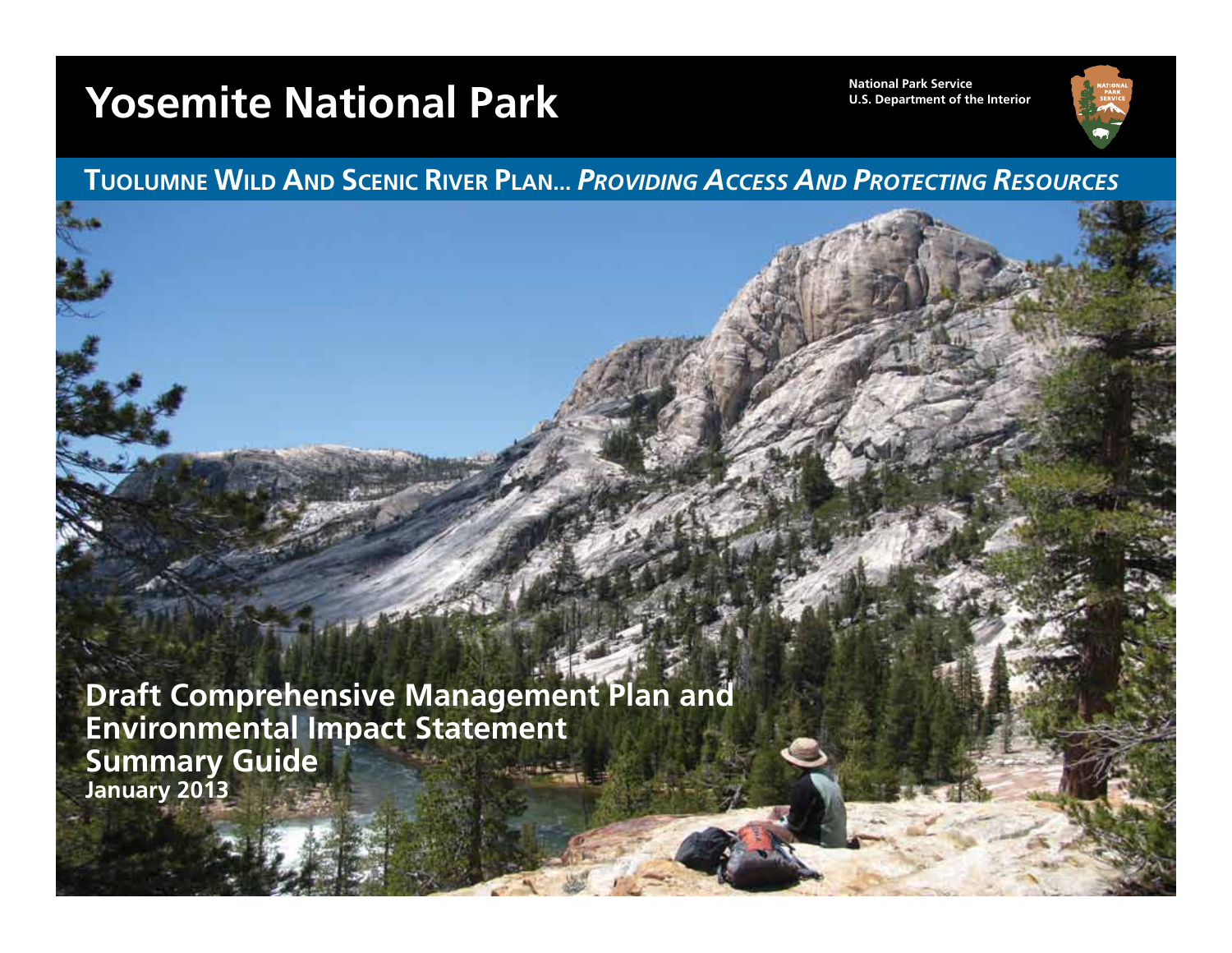## **THE TUOLUMNE RIVER PLAN**

*From alpine headwaters to a cascading descent through the Grand Canyon of the Tuolumne and into the Sierra Nevada foothills, the Tuolumne River sustains a rare diversity of interrelated and largely intact ecosystems, spectacular geology, and an archaeological link between past and contemporary traditions. The river offers unparalleled scenery, opportunities for solitude and wilderness-oriented recreation, and the opportunity to visit Parson's Lodge, which witnessed the birth of a movement that in turn inspired conservation activism and protection of the natural world on national and global scales.* 

### **TABLE OF CONTENTS**

| HIGHLIGHTS OF THE DRAFT PLAN            | 2  |
|-----------------------------------------|----|
| HOW TO NAVIGATE THE PLAN                | 2  |
| <b>GOALS OF THE TUOLUMNE RIVER PLAN</b> | 3  |
| HOW TO STAY INFORMED AND INVOLVED       | 3  |
| DEVELOPMENT OF THE TRP                  | 4  |
| ORGANIZATION OF THE PLAN                | 5  |
| OUTSTANDINGLY REMARKABLE VALUES         | 6  |
| CREATING ALTERNATIVES FOR THE TRP       | 7  |
| ACTIONS COMMON TO ALL                   | 8  |
| <b>NO-ACTION ALTERNATIVE</b>            | 10 |
| AITERNATIVE 1                           | 12 |
| AITERNATIVE 2                           | 14 |
| AITERNATIVE 3                           | 16 |
| ALTERNATIVE 4                           | 18 |
|                                         |    |

## **HIGHLIGHTS OF THE DRAFT PLAN**

- Restoration of Tuolumne Meadows through removal of informal trails, projects to restore riparian vegetation to riverbanks, elimination of facilities from meadow and riparian areas, and mitigation of hydrologic impacts caused by historic trail segments
- Elimination of roadside informal parking to discourage social trailing and its associated effects on meadow and riparian areas
- Renovation of Tuolumne Meadows campground

### **HOW TO NAVIGATE THE PLAN**

There is no substitute for the level of detail found in the entire document. For those who have time, reading the Tuolumne River Plan draft environmental impact statement (DEIS) cover-to-cover will convey the fullest understanding of the Plan. However, knowing that most individuals do not have the time or interest to read the full document, park staff suggest the following:

For those interested in an overview of the plan, park staff suggest you begin with:

- This Reader's Guide
- Executive Summary from the Draft Environmental Impact Statement
- Chapter 6: Visitor Use and Capacity
- Selections from Chapter 7: a) Actions Common To Alternatives 1–4, and b) Alternative 4 (Preferred)

For those interested in more in-depth reading, park staff suggest you read the above sections as well as the following portions of the plan:

- Chapter 2: Purpose and Need
- Chapter 5: Outstandingly Remarkable Values
- Chapter 7: Alternatives (all)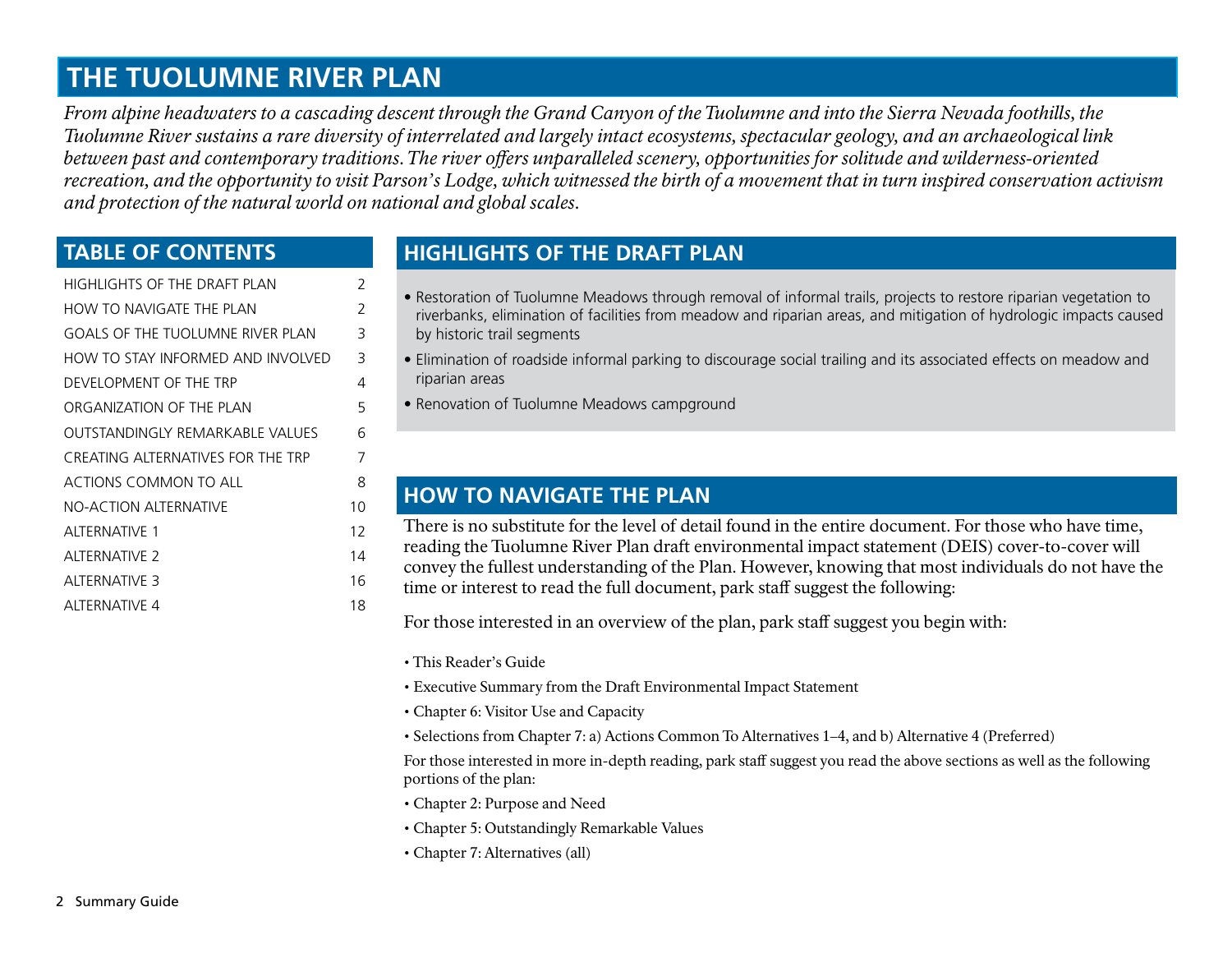## **THE TUOLUMNE RIVER PLAN**

### **GOALS OF THE TUOLUMNE RIVER PLAN**

- Protect and enhance the river values for which the Tuolumne was designated Wild and Scenic
- Describe alternatives for managing the Tuolumne Wild and Scenic River for the next 15–20 years
- Describe the existing resource conditions including outstandingly remarkable values, water quality, and free-flowing condition
- Address user capacities by identifying the appropriate kinds and amounts of use that protect river values
- Address water quality issues and instream flow requirements
- Address development and maintenance of lands and facilities
- Reflect a collaborative approach with all stakeholders



Photo credit Mike Yochim

### **HOW TO STAY INFORMED AND INVOLVED**

The National Park Service is committed to a collaborative, interdisciplinary planning process that offers a number of opportunities for in the planning process. Stay informed about this and other park plans through the Internet, the park's electronic newsletter, open houses, and Facebook.

Learn more about this plan, including open house dates and other information at the Tuolumne River Plan website at www.nps.gov/yose/parkmgmt/trp.htm. You can also follow this and other park plans on Facebook at www.facebook.com/YosemiteNPS.

Comment on this draft environmental impact statement by visiting the Tuolumne River Plan Planning, Environment, and Public Comment

(PEPC) website at http://parkplanning.nps.gov/yose\_trp. Comments made through this website are easiest for park planners to use. Comments can also be submitted by email to yose\_planning@nps.gov or by U.S. mail sent to the following address:

> Superintendent, Yosemite National Park Attn: Draft Tuolumne River Plan P.O. Box 577 Yosemite, CA 95389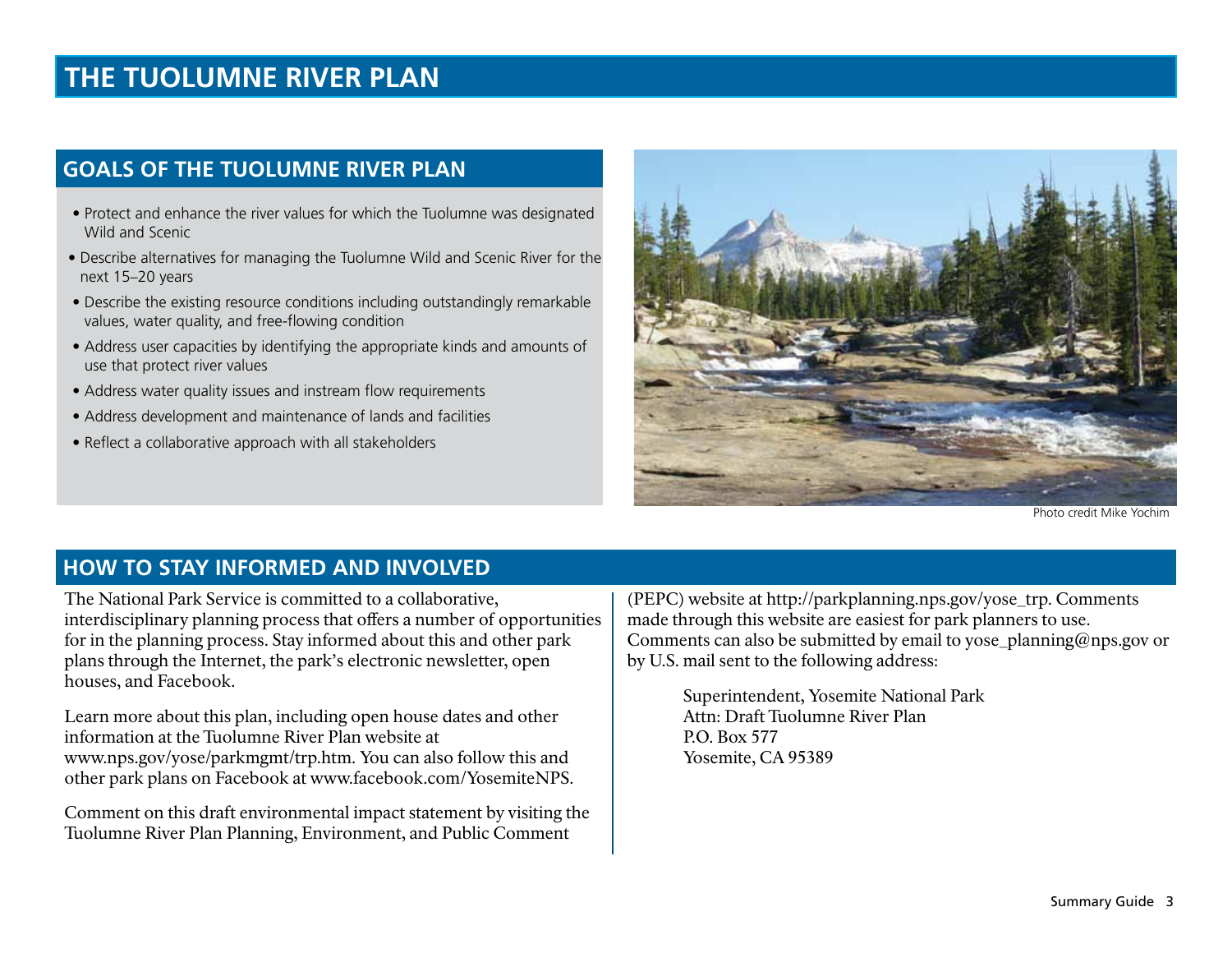## **DEVELOPMENT OF THE TUOLUMNE RIVER PLAN**

*Park planners have solicited and considered the interests and concerns of a number of groups during development of the Tuolumne River Plan through public meetings, workshops, and other opportunities to comment. These groups included the public; NPS managers; culturally associated American Indian tribes; and other federal, state, and local agencies. In all, more than 120 public meetings and presentations on the Tuolumne River Plan have taken place during the plan's development. Public input will continue to be important to the success of the Plan.*

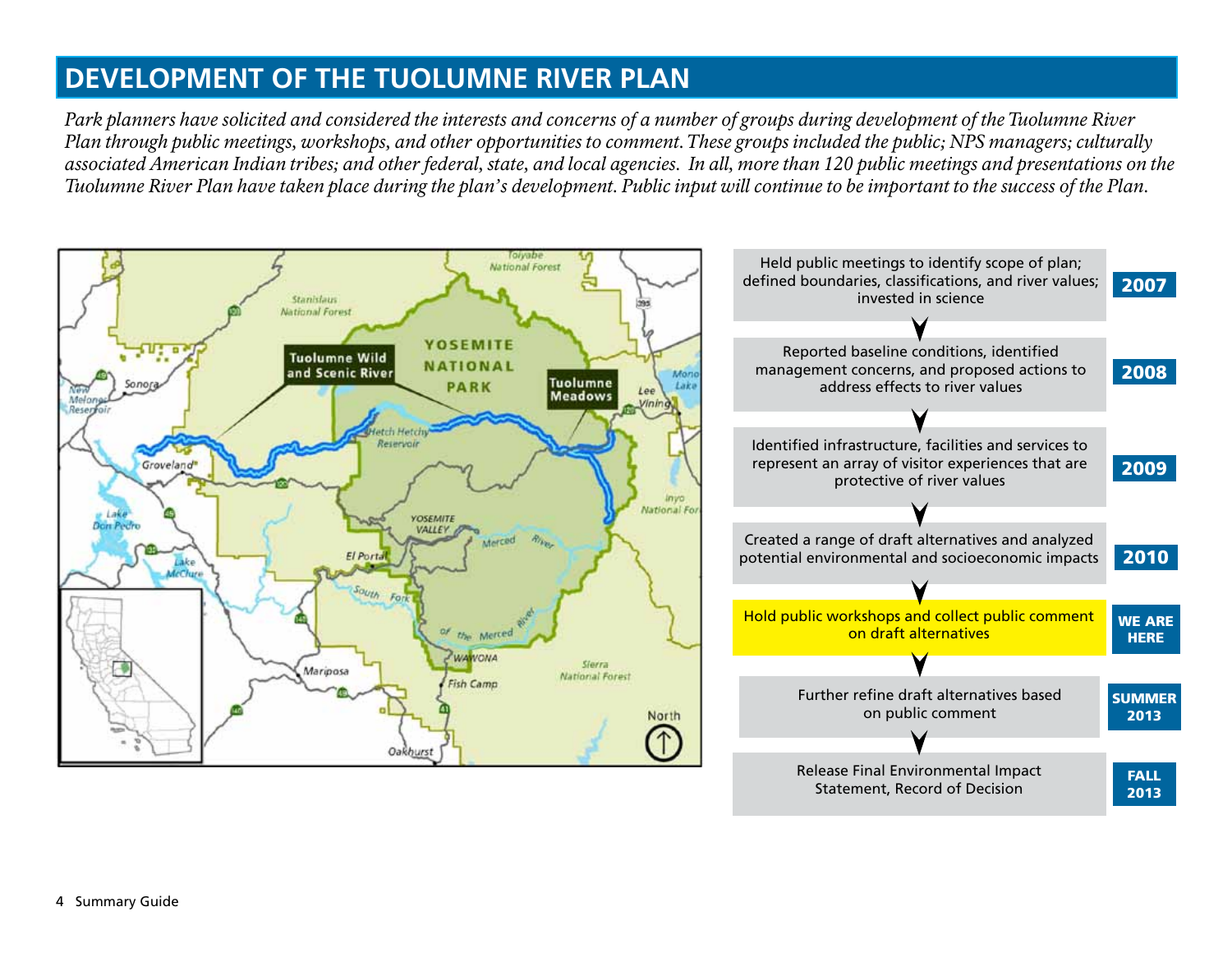## **ORGANIZATION OF THE PLAN**



Chapter 1: The Tuolumne Wild and Scenic River describes the purpose of the nation's wild and scenic rivers system and what the designation of the Tuolumne River as part of that system means in terms of river planning and management.

Chapter 2: Purpose of and Need for the Tuolumne River Plan describes the purpose, need, and organization of the plan, the major planning issues identified during internal and public scoping, and the interrelationships with other plans and projects.

Chapter 3: Wild and Scenic River Corridor Boundaries and Segment Classifications explains the legal requirements for establishing a river corridor boundary and classifying its segments, and describes how these were applied for the Tuolumne River in Yosemite.

Chapter 4: Section 7 Determination Process for Water Resources Projects explains the legal requirements for protecting the river's freeflowing condition and steps that will be taken to ensure this.

Chapter 5: River Values and Their Management explains the Tuolumne River's outstandingly remarkable values (ORVs), describes their baseline conditions, identifies management objectives and concerns that need to be addressed, and actions that will be taken to protect and enhance these ORVS.

Chapter 6: Visitor Use and User Capacity explains the legal requirements for establishing a user capacity for the river corridor, and how that capacity relates to overall visitor use, including services, facilities, and management strategies.

Chapter 7: Alternatives for River Management describes four action alternatives for the Tuolumne Wild and Scenic River Draft Comprehensive Management Plan as well as the current conditions (no action alternative). The differences among the alternatives revolve primarily around different types and levels of visitor use.

### Chapter 8: Affected Environment and Environmental

Consequences evaluates and compares how the alternatives presented in Chapter 7 could affect the human environment and natural and sociocultural resources within the Tuolumne River.

Chapter 9: Consultation and Coordination summarizes the history of consultation, coordination, and public scoping and involvement through every step of the development of the plan alternatives, and lists the agencies, organizations, and businesses that received the draft plan and environmental impact statement.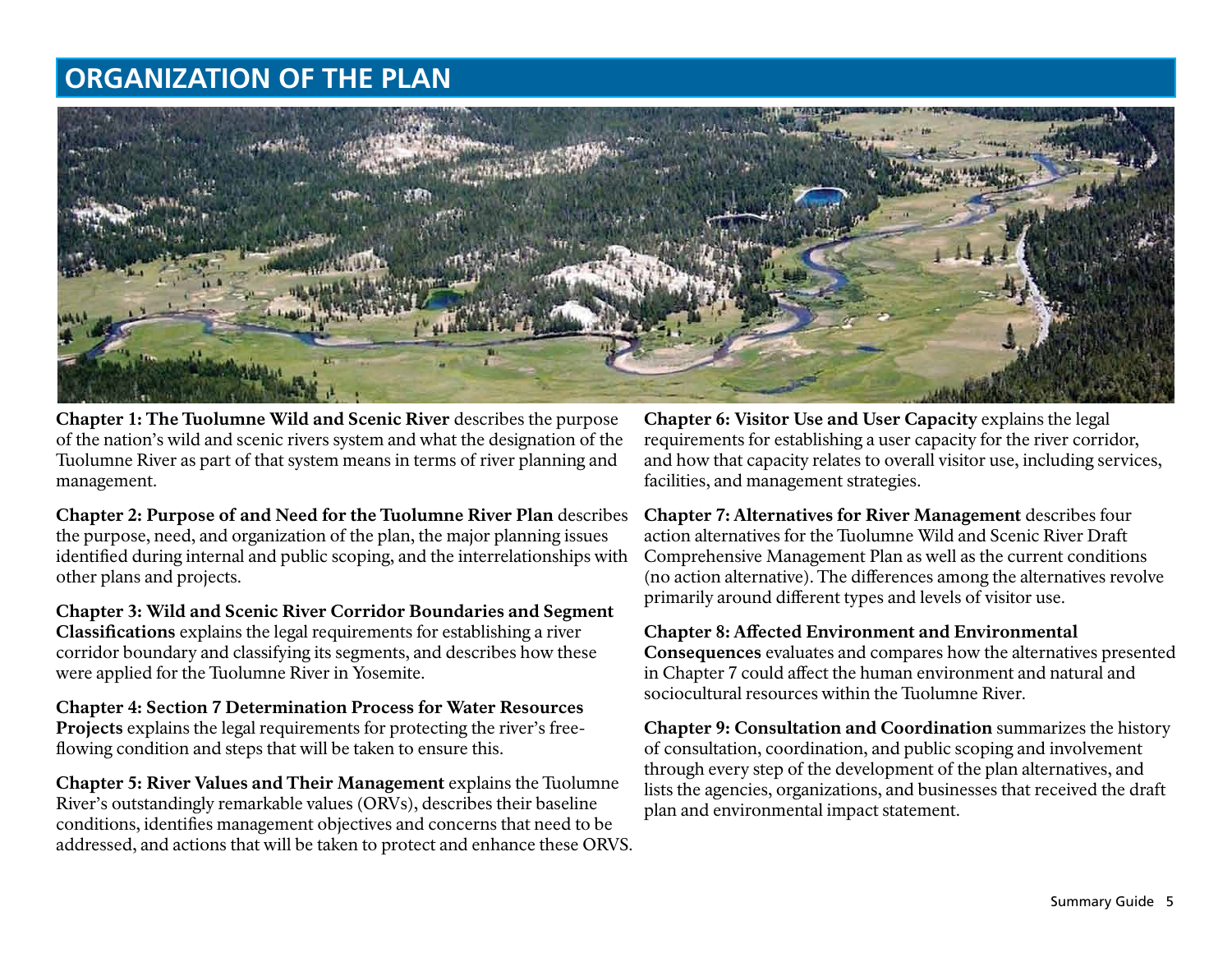## **OUTSTANDINGLY REMARKABLE VALUES**

*The Tuolumne River was designated Wild and Scenic by Congress in 1984. The Wild and Scenic Rivers Act (WSRA) stipulates that land managers must protect and enhance a river's free-flowing condition, water quality, and the "outstandingly remarkable values" or unique characteristics that make the river worthy of protection under the act. ORVs are the truly exemplary characteristics of the river that make it worthy of inclusion in the National Wild and Scenic Rivers System. Listed below are the Outstandingly Remarkable Values of the Tuolumne River.*

### **BEGINS ON PAGE 5**–**2 IN THE DRAFT TUOLUMNE RIVER PLAN**

### **BIOLOGICAL**

- **•**In Tuolumne Meadows, Dana Meadows, and along the Lyell Fork, the Tuolumne River sustains one of the most extensive Sierra complexes of subalpine meadows and riparian habitats with relatively high biological integrity.
- **•**Poopenaut Valley contains a type of low-elevation riparian and wetland habitat that is rarely found in the Sierra.

### **GEOLOGIC**

**•**Between Tuolumne Meadows and Pate Valley, the Tuolumne River demonstrates classic stairstep river morphology, repeatedly transitioning from calm stretches to spectacular cascades.

### **CULTURAL**

- **•**The rich archeological landscape along the Tuolumne River reflects thousands of years of travel, settlement, and trade.
- **•**Parsons Memorial Lodge, a national historic landmark sited near the Tuolumne River, commemorates the significance of this free-flowing segment of the river in inspiring conservation activism and protection of the natural world on a national scale.

### **SCENIC**

- **•**Lyell Canyon offers remarkable and varied views of lush meadows, a meandering river, a U-shaped glacially carved canyon, and surrounding peaks.
- **•**Dana and Tuolumne Meadows offer dramatic views of a meandering river, adjacent meadows, glacially carved domes, and the Sierra Crest.
- **•**The Grand Canyon of the Tuolumne offers views of a deep, rugged canyon with vast escarpments of granite, hanging valleys, and tall cascades of falling water.

### **RECREATION**

- **•**The Tioga Road across the Sierra provides rare and easy access to highelevation sections of the Tuolumne River through Tuolumne and Dana Meadows
- **•**Wilderness travelers along the Tuolumne River engage in a variety of activities in an iconic High Sierra landscape, where opportunities for primitive and unconfined recreation, self-reliance, and solitude shape the experience.



6 Summary Guide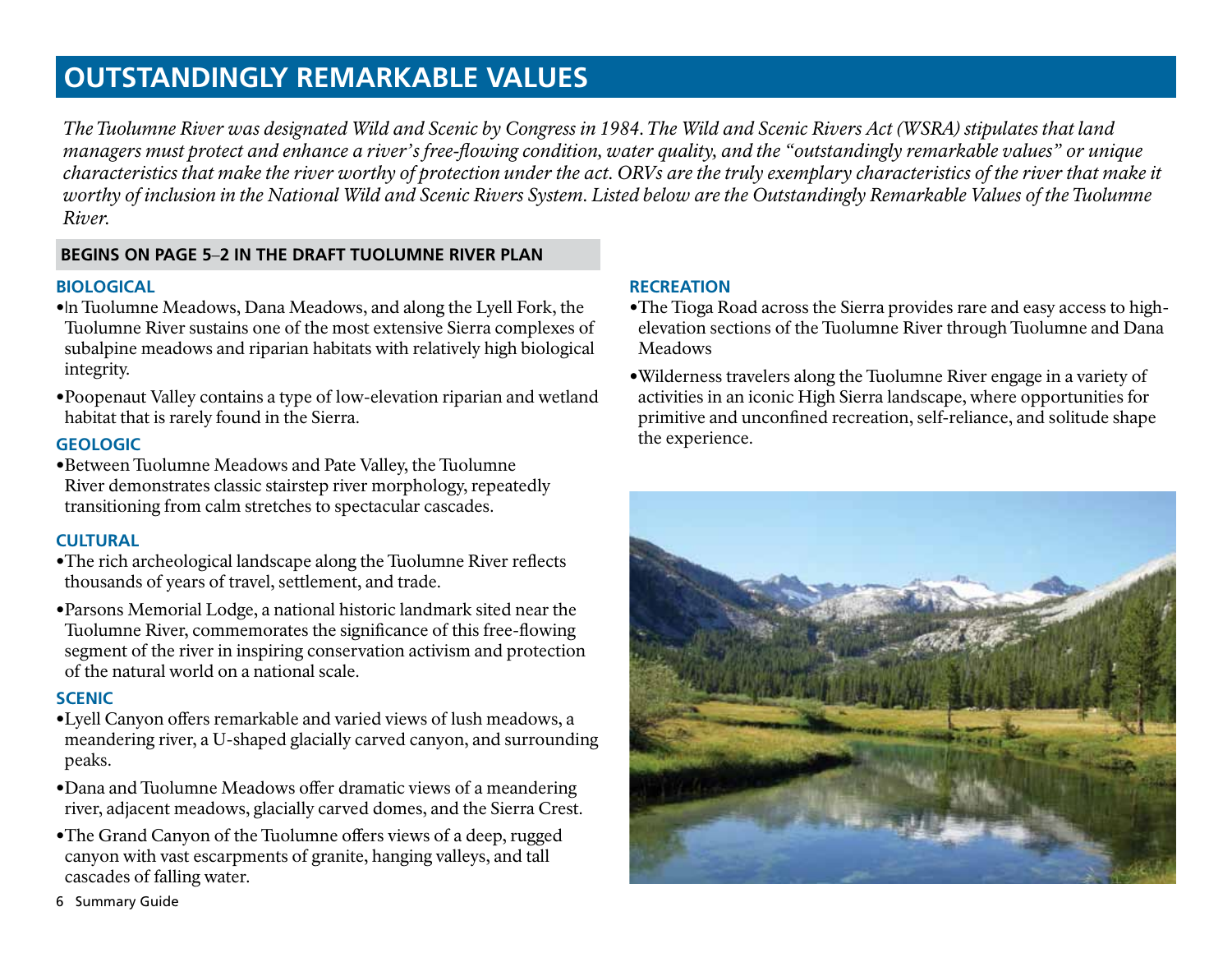## **CREATING ALTERNATIVES FOR THE TUOLUMNE RIVER PLAN**

### **BEGINS ON PAGE 7**–**1 IN THE DRAFT TUOLUMNE RIVER PLAN**

*The National Environmental Policy Act (NEPA) requires federal agencies to rigorously explore a range of reasonable alternatives when planning for a major federal action. Using a full complement of park personnel (including experts in park operations, facilities, and cultural and natural resources) and public input, the Tuolumne River planning team developed four action alternatives for managing the river corridor. In building the alternatives, the team worked within a planning framework that included eight major steps, which are diagrammed below. Although this framework is shown as a series of sequential activities, planning is fundamentally iterative. At each step, new information is uncovered and new insight is gained that can trigger changes to prior decisions. Although time-consuming, this process of review and revision ultimately lead to a stronger end product, both in form and content.*





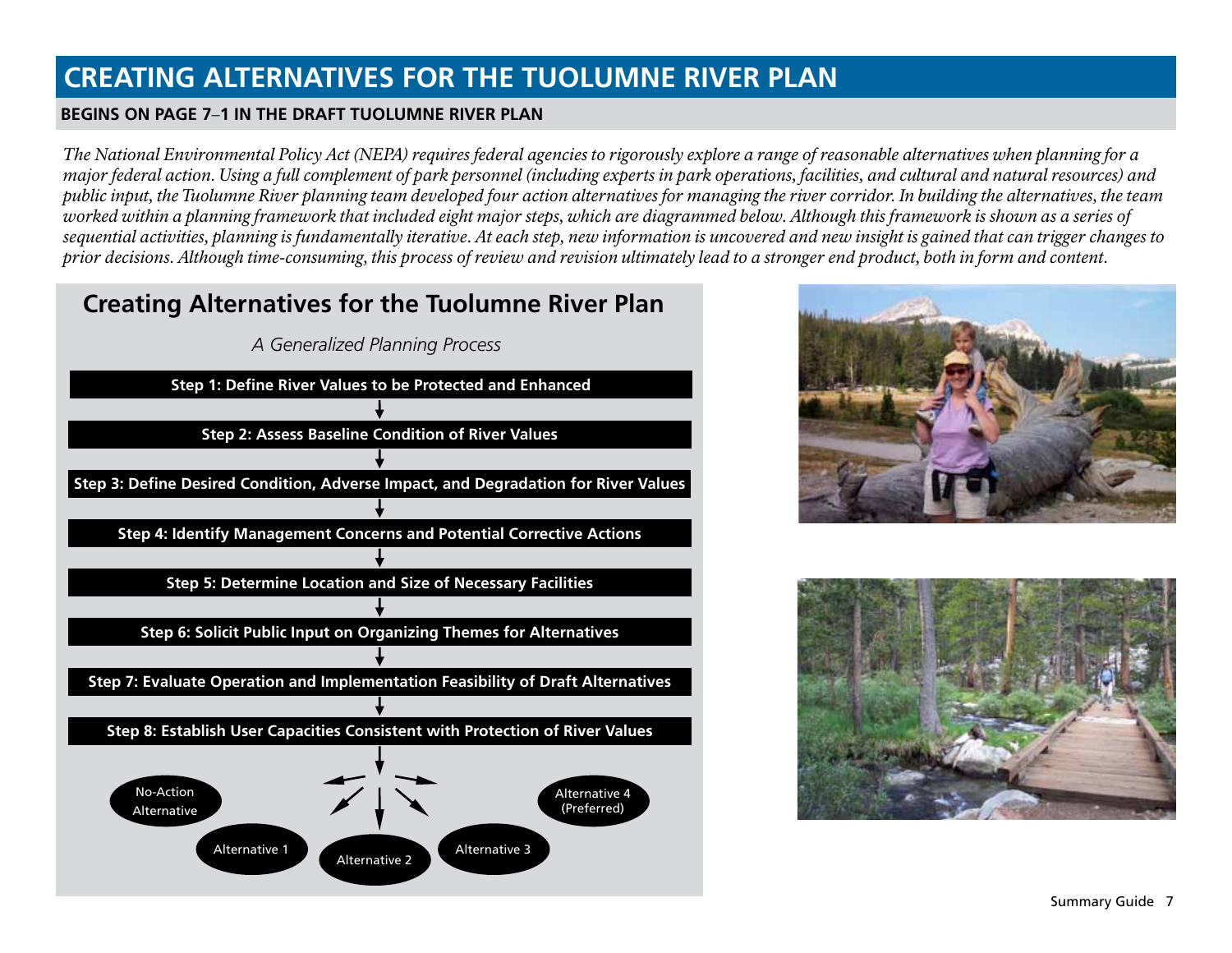## **ACTIONS COMMON TO ALTERNATIVES 1**–**4**

*The Tuolumne River Plan focuses on protecting and enhancing river values. Many of the actions that would be taken to address management concerns about those values are common to all the action alternatives. For example, a comprehensive ecological restoration program for the subalpine meadow and riparian complex is a central component of the Draft Tuolumne River Plan. The alternatives vary primarily in how they balance the protection of river values with different kinds of visitor use and associated user capacities in the Tuolumne Meadows scenic segment and at the Glen Aulin potential wilderness addition within the Grand Canyon of the Tuolumne wild segment.*

### **PROTECTING AND ENHANCING RIVER VALUES**

### **BEGINS ON PAGE 7**–**19 IN THE DRAFT TUOLUMNE RIVER PLAN**

### **FREE-FLOWING CONDITIONS**

- •Continue to work cooperatively with the San Francisco Public Utilities Commission and others to inform releases from O'Shaughnessy Dam intended to more closely mimic natural flows downstream
- •Continue to improve water conservation and sustainability practices, including installation of water meters, and low-flow fixtures
- •Improve the Tioga Road bridge at Tuolumne Meadows and the footbridge at Parsons Memorial Lodge to mitigate impacts on river hydrology during periods of high flows, while maintaining the historical character of both bridges

### **WATER QUALITY**

- •Replace the composting toilet at the Glen Aulin backpacker campground
- •Upgrade utility systems to conserve water and protect water quality
- •Stabilize the road cut east of Tuolumne Meadows along Tioga Road
- •Continue best management practices regarding administrative and private stock use

### **BIOLOGICAL VALUES**

Alternatives 1–4 would protect subalpine meadow and riparian areas from visitor-related impacts by removing informal trails, mitigating the hydrologic impacts caused by historic trail segments, and eliminating some facilities from meadow and riparian areas. Actions common to alternatives 1–4 include:

- •Eliminate roadside parking and associated informal trails
- •Restore riverbank and riparian vegetation
- •Remove facilities inappropriately sited near the riverbank or in wet areas
- •Mitigate effects of Tioga Road culverts
- •Mitigate effects of the Great Sierra Wagon Road
- •Restore localized areas previously disturbed by human and packstock use in Lyell Canyon
- •Continue research to identify the conditions necessary for ecological recovery and long-term integrity of river-related habitats suspected of disruption by historic and contemporary human use, climate change, and other disturbances.

### **SCENIC VALUES**

Through Dana and Tuolumne Meadows, mitigate human intrusions into views by eliminating roadside parking, removing informal trails, and restoring more natural conditions to many currently disturbed sites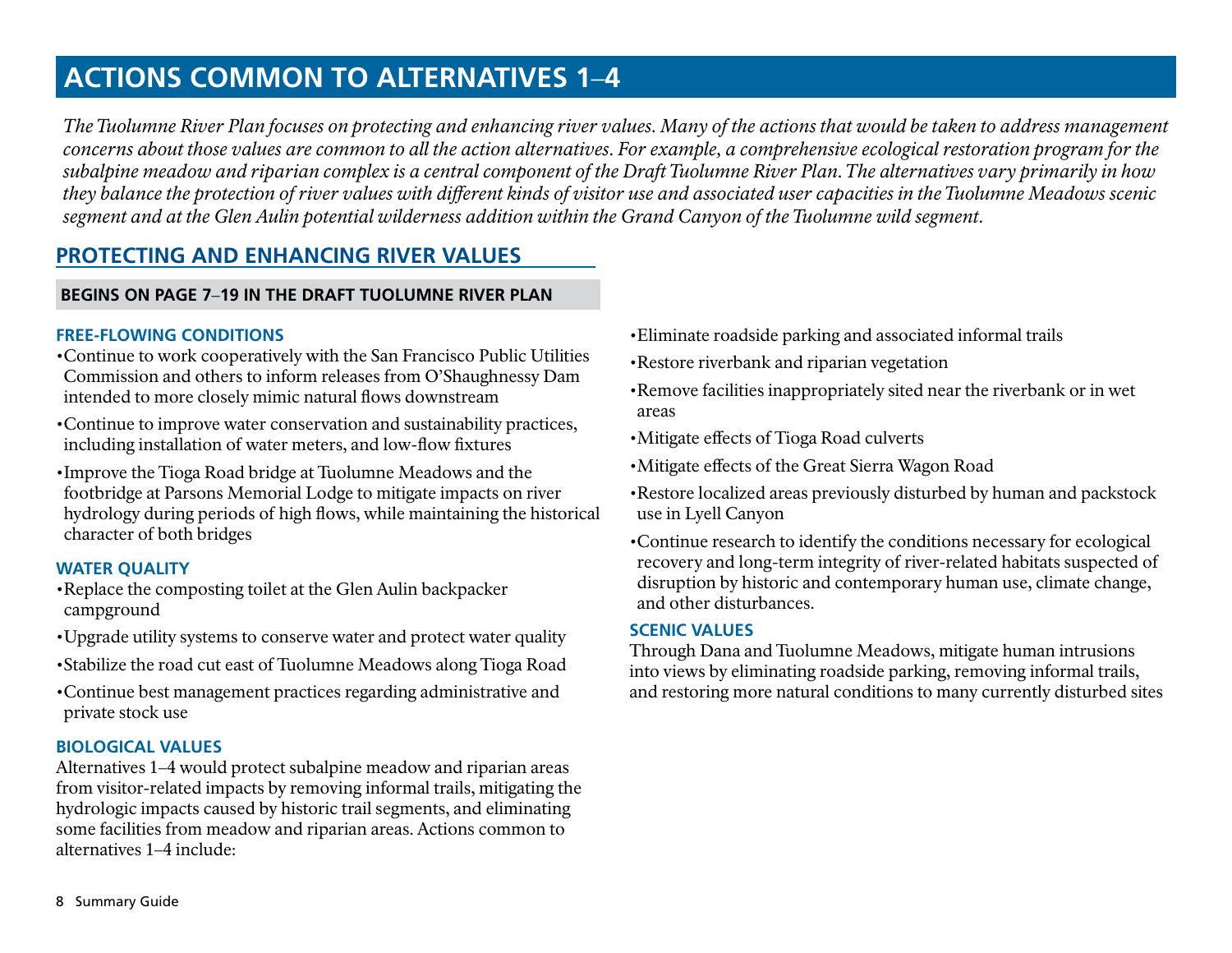## **ACTIONS COMMON TO ALTERNATIVES 1**–**4**

### **CULTURAL VALUES**

•Protect prehistoric archeological sites by diverting use away from sensitive areas

- •Mitigate ecological restoration practices by using noninvasive techniques wherever possible, and undertake data recovery where necessary to avoid resource loss through park actions or natural forces
- •Preserve Parsons Memorial Lodge

### **RECREATION VALUES**

- •Continue to manage overnight use in wilderness through an overnight trailhead quota system to protect opportunities for solitude
- •Retain seasonal recreational access to the river through Tuolumne and Dana Meadows by way of Tioga Road.
- •Retain Tioga Road on its current alignment

### **VISITOR USE AND USER CAPACITY**

Under all the action alternatives, maximum day use levels would be managed through the capacity of day parking facilities and the service levels of public transportation that delivers day visitors to the corridor. Day parking would either be on a first-come/first-served basis or managed through a reservation system, as described under each alternative.

Overnight use levels in the Tuolumne Meadows area would be managed by controlling the number of campsites/people per site in the campground, and the number of lodge units at Tuolumne Meadows Lodge.

### **LAND USE, FACILITIES, AND SERVICES**

Under all alternatives, all facilities except roads and trails would be removed from meadow and riparian areas and the sites would be restored to natural conditions. Specific sites that would be restored under all the action alternatives include:



•Sites disturbed by roadside parking and informal trails

- •The site of the concessioner employee housing behind the store and the side of the concessioner employee housing near the river at Tuolumne Meadows Lodge
- •The sites of three visitor tent cabins closest to the river at the Tuolumne Meadows Lodge

Domestic water and wastewater treatment systems are necessary to support visitor use at Tuolumne Meadows. Future facility design and capacity would adhere to the land use assignments and capacity decisions outlined in the Tuolumne River Plan. The following actions would be common to alternatives 1–4.

- •Upgrade the wastewater treatment plant to modern treatment codes in the existing location.
- •Upgrade water distribution system to eliminate leaks and conserve water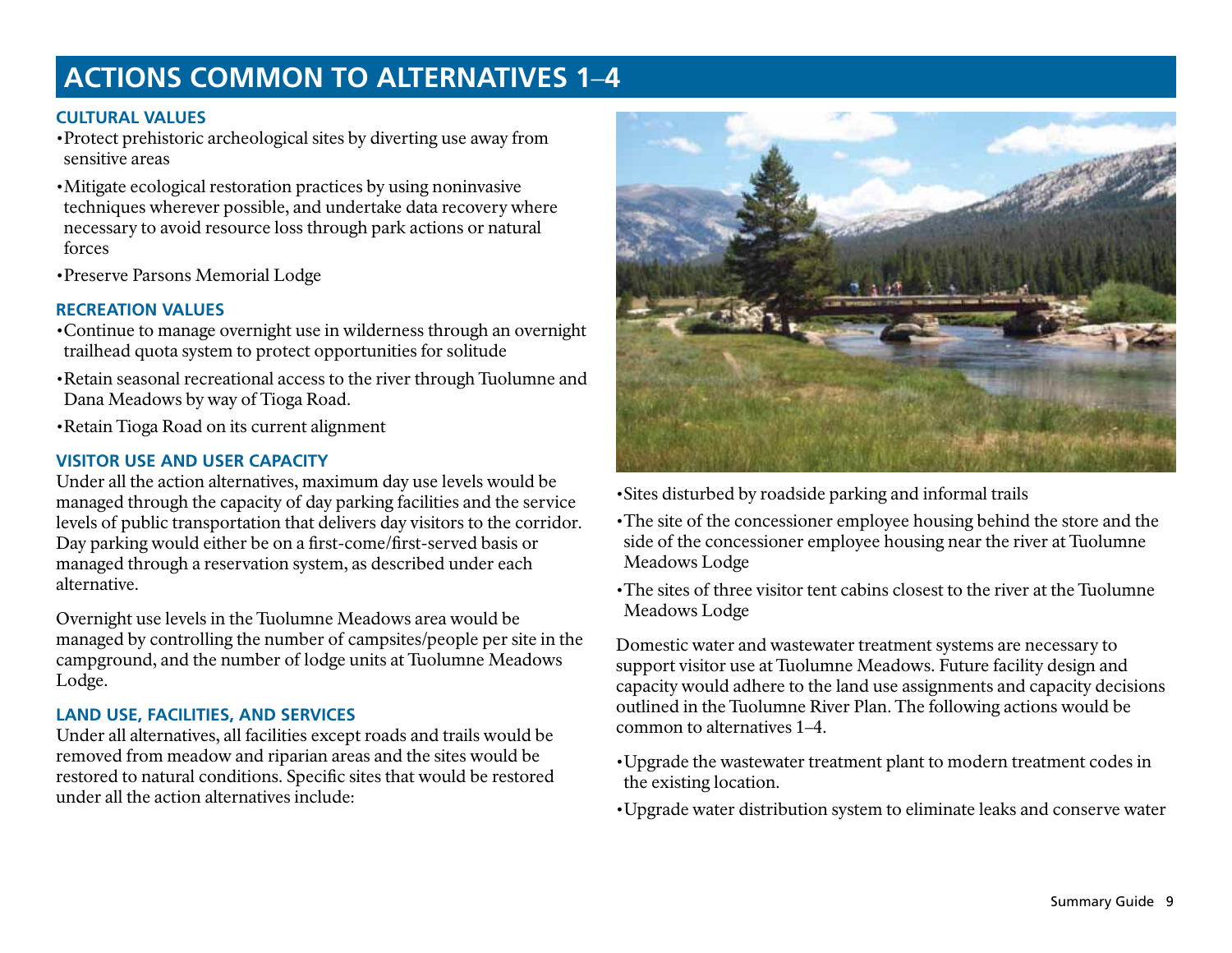## **NO-ACTION ALTERNATIVE**

### **BEGINS ON PAGE 7**–**3 IN THE DRAFT TUOLUMNE RIVER PLAN**

*Yosemite National Park is required under the National Environmental Policy Act to include a no-action alternative during the formation of the Tuolumne Wild and Scenic River Comprehensive Management Plan. The no-action alternative is best used to compare present conditions to the four action alternatives.*

### **OVERVIEW**

In the Tuolumne Meadows area, opportunities for day and overnight use would continue to include a range of recreational activities supported by modest commercial services and overnight camping and lodging. The existing management would perpetuate the current resource conditions and landscape character at Tuolumne Meadows and Glen Aulin.

### **WILD SEGMENTS**

Overnight use in wilderness would continue to be managed under an overnight trailhead quota system that currently accommodates 350 backpackers per night above Hetch Hetchy Reservoir and 50 backpackers per night below O'Shaughnessy Dam. The Glen Aulin High Sierra Camp would be retained at the current capacity of 32 guests. Day use in wilderness would remain unrestricted and would be expected to continue to increase. Concessioner stock day rides would continue to serve a maximum of 62 people per day. Commercial use in wilderness would continue under current management; current levels of use have been estimated for guided stock trips at 240 person-nights per season and for guided hiking trips at 235 person-nights per season. Commercial users and the general public currently have equal access to backcountry overnight permits.

### **SCENIC SEGMENTS**

The campground and Tuolumne Meadows Lodge would be retained at current capacities.

A full range of orientation, interpretation, and education programs would continue to be conducted at the existing visitor center, wilderness center, and Parsons Memorial Lodge, and in the field. Current commercial services (store/grill, public fuel station, mountaineering shop and school, concessioner stock day rides) would be retained at Tuolumne Meadows.

Current maximum day use in the Tuolumne Meadows area and adjacent wilderness is estimated at 1,774 people at one time. Day use would be expected to continue to increase. The overnight capacity at Tuolumne Meadows is 2,310 people per night: 2034 people are accommodated in the 304 campsites in the campground and group sites, and 276 people are accommodated in the 69 guest cabins at Tuolumne Meadows Lodge.





10 Summary Guide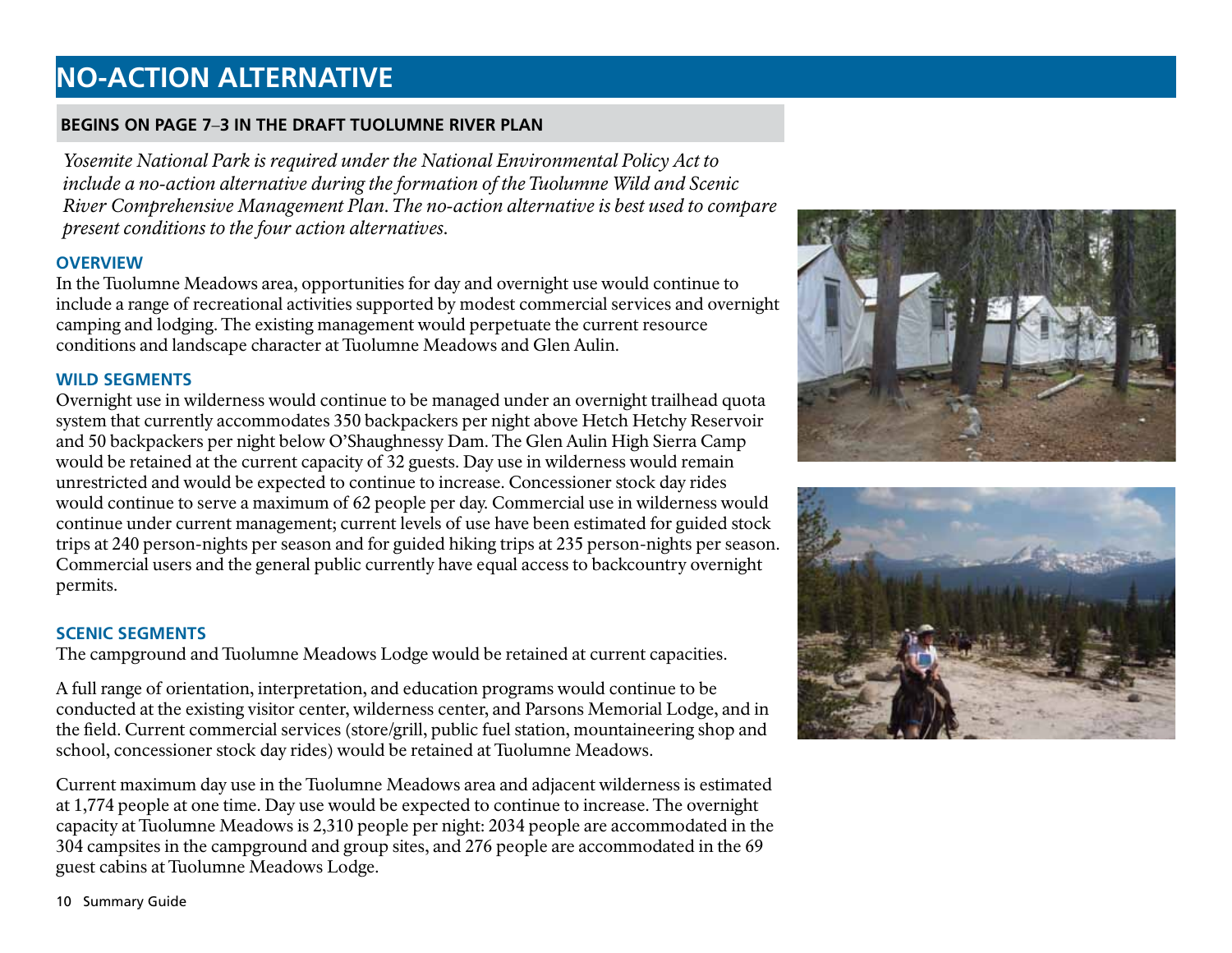## **NO-ACTION ALTERNATIVE**



- 1. Pothole Dome pullout: day parking, trailhead, and scenic roadside pullout
- 2. Tioga Road through the Tuolumne Meadows area
- 3. Existing Cathedral Lakes trailhead with roadside parking
- 4. Existing wastewater ponds and sprayfield
- 5. Undeveloped natural area
- 6. Existing visitor center, day parking, NPS housing, and maintenance yard
- 7. Wastewater treatment plant
- 8. Parsons Memorial Lodge
- 9. Natural area
- 10. Tuolumne Meadows campground
- 11. Store, grill, post office, mountaineering shop/school, public fuel station, day parking, concessioner housing
- 12. Existing concessioner stable, day parking, and concessioner housing
- 13. Lembert Dome day parking and picnic area
- 14. Historic Great Sierra Wagon Road
- 15. Existing wilderness center and NPS stable
- 16. Existing ranger station, day parking, administrative fuel pumps, and NPS housing
- 17. NPS employee housing, day and overnight parking
- 18. Tuolumne Meadows Lodge, roadside parking, and concessioner housing
- 19. Water treatment facility
- 20. Gaylor pit helipad and informal day parking.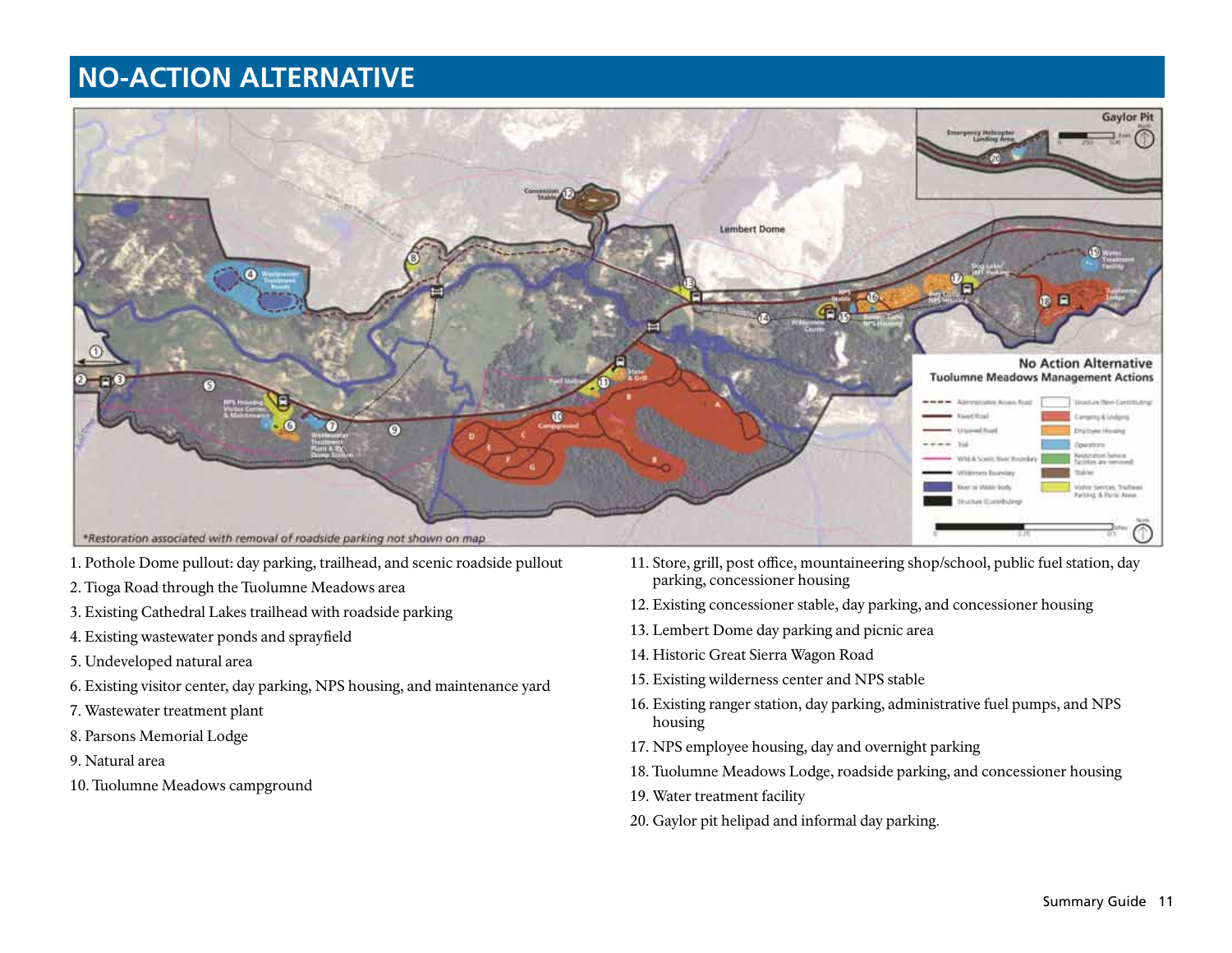## **ALTERNATIVE 1 EMPHASIZING A SELF-RELIANT EXPERIENCE**

### **BEGINS ON PAGE 7**–**39 IN THE DRAFT TUOLUMNE RIVER PLAN**

### **OVERVIEW**

Alternative 1 would restore conditions for primitive, unconfined recreation in an undeveloped natural area to much of Tuolumne Meadows and Glen Aulin.

### **RESOURCE PROTECTION AND ENHANCEMENT**

River values would be protected and enhanced by reducing the development footprint, restoring ecological conditions in subalpine meadow and riparian areas, reducing water demands and risks to water quality, improving the free-flowing condition of the Tuolumne River, and protecting archeological sites and resources important to American Indians. Overall, Alternative 1 would result in the restoration of 208 acres of meadow and riparian habitat and 25 acres of upland habitat with 38 acres of disturbance for new construction.

### **SITE DEVELOPMENT**

Under this alternative, the Tuolumne Meadows lodge, campground loop A, and most commercial facilities would be removed. Undesignated parking spaces would be removed or formalized, and water treatment facilities would be upgraded. Administrative use would be reduced by decreasing NPS and concessionaire housing. The functions of the visitor and wilderness centers would be combined. The NPS and concessioner stables would also be combined.

### **MANAGEMENT OF VISITOR USE AND CAPACITY**

Under this alternative, all current recreation opportunities except commercial use and concessioner day rides would be retained. Tuolumne Meadows Lodge and the Glen Aulin High Sierra Camp would be removed and the Tuolumne Meadows campground would be reduced in capacity. Overnight visitor use would be reduced from 2,742 to 2,032. Day visitor use would be reduced from 1,774 to 1,033 by eliminating non-designated parking and reducing the number of designated parking spaces. Estimated water demand for Alternative 1 would be reduced from 64,141 presently to 39,867 gallons per day.



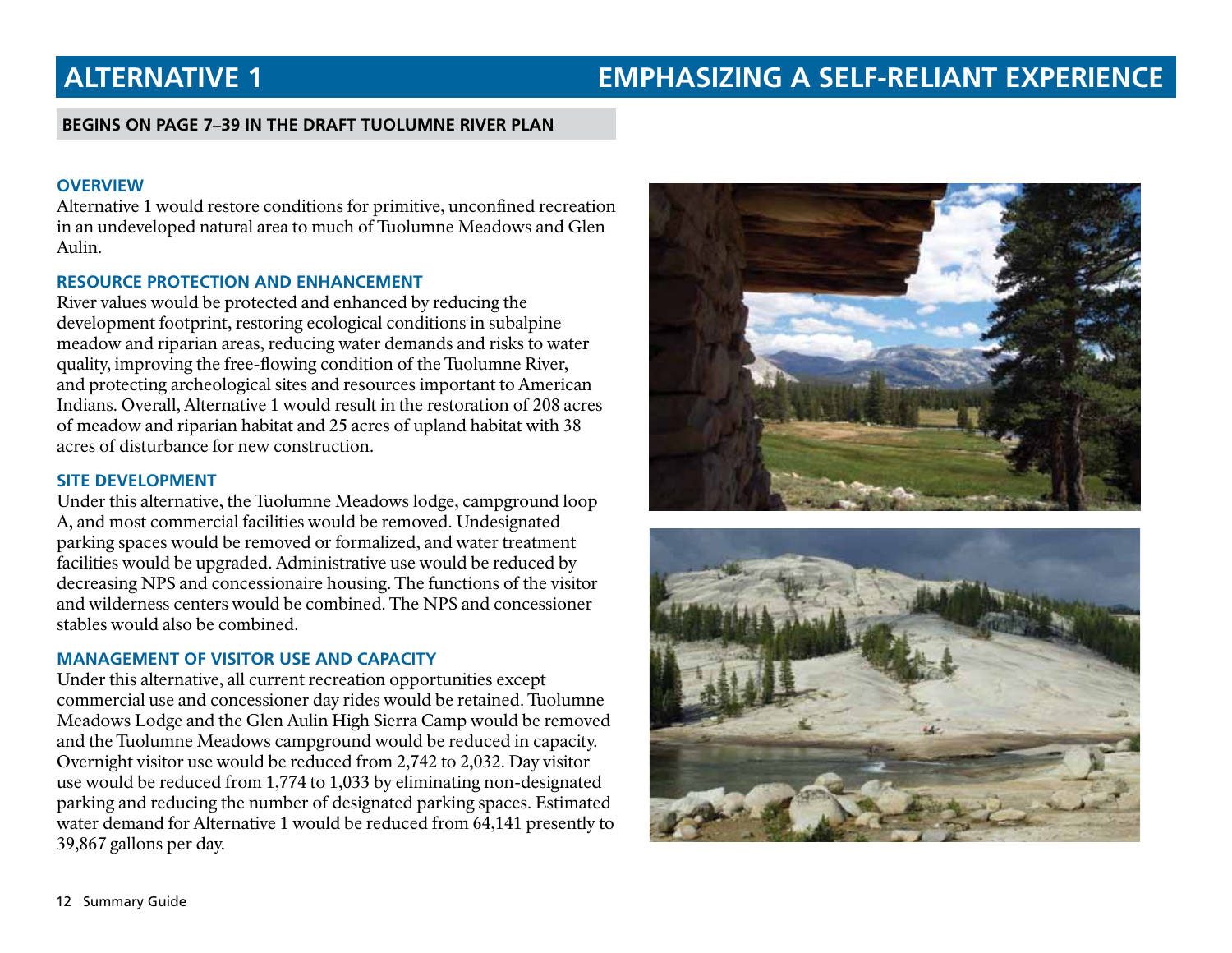## **ALTERNATIVE 1 EMPHASIZING A SELF-RELIANT EXPERIENCE**



- 1. Pothole Dome pullout: day parking, trailhead, and scenic roadside pullout
- 2. Tioga Road: naturalistic barriers to eliminate roadside parking with four new viewing turnouts dispersed along the road
- 3. Restore existing Cathedral Lakes trailhead to natural conditions
- 4. Wastewater ponds and sprayfield restored to natural conditions, replaced with facilities at location #7 or #9
- 5. New Cathedral Lakes trail connection
- 6. Repurpose visitor center to NPS operations, ew Cathedral Lakes trailhead, day and overnight parking, maintenance yard, and NPS housing
- 7. Upgraded wastewater treatment plant, RV dump station
- 8. Parsons Memorial Lodge, footbridge upgraded to improve hydrology
- 9. Undeveloped natural area or possible use for wastewater treatment facilities, if needed
- 10. Smaller campground in redesigned loop configuration, loop A removed, new campground office/camper store and day parking
- 11. Day use parking, grill, mountaineering shop/school, and public fuel station eliminated
- 12. Co-locate NPS and concessioner stable and retain one hard-sided cabin
- 13. Lembert Dome: Day parking, picnic area, and shuttle stop
- 14. Great Sierra Wagon Road preserved for trail use with management to mitigate impacts on meadow hydrology
- 15. Visitor contact station and wilderness center with day and overnight parking
- 16. Ranger station, day parking, administrative fuel pumps, NPS housing
- 17. Day and overnight parking. Remove NPS housing
- 18. Tuolumne Meadows Lodge restored to natural conditions
- 19. Upgraded water treatment facility
- 20. Helipad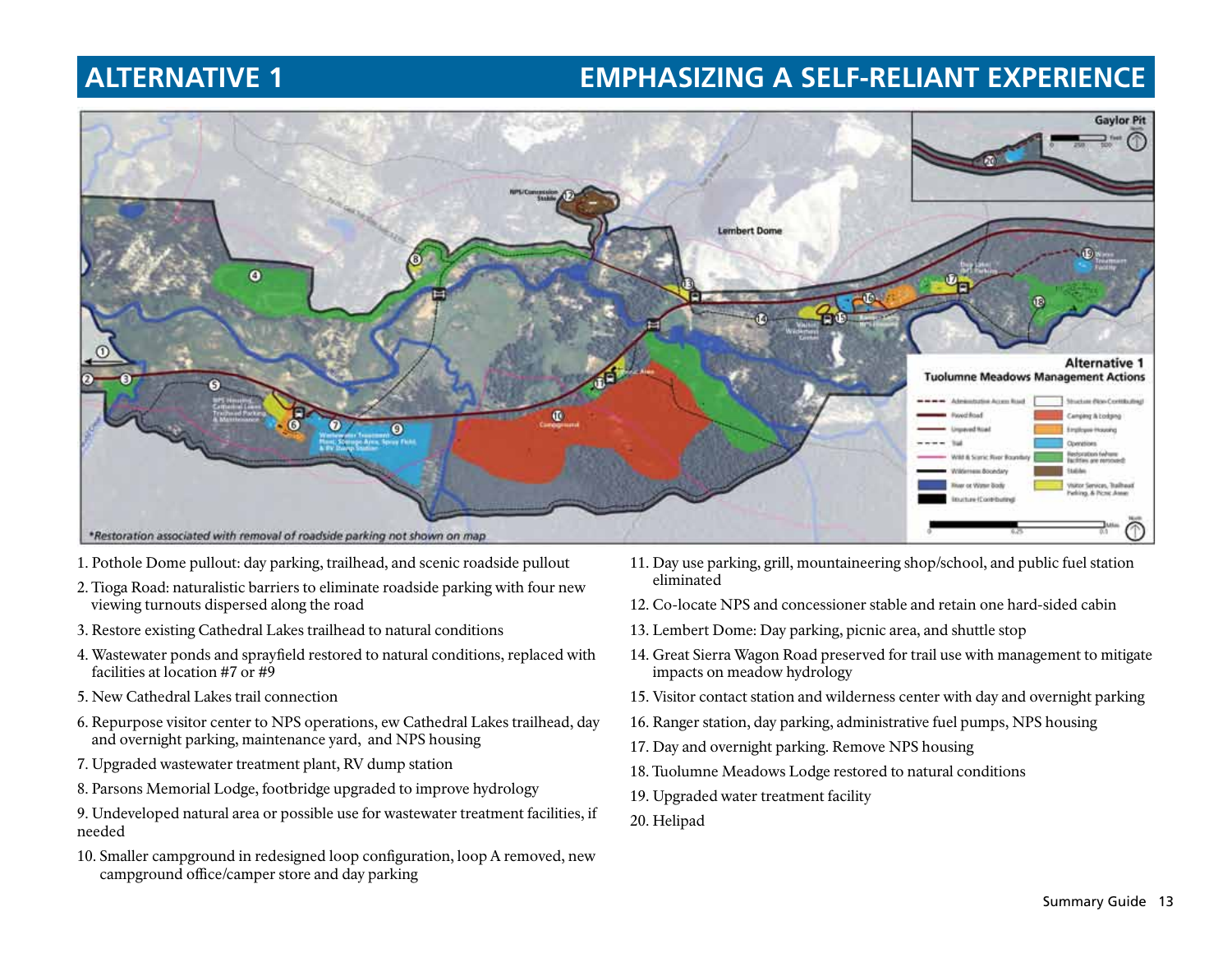## **ALTERNATIVE 2 EXPANDING RECREATIONAL OPPORTUNITIES**

### **BEGINS ON PAGE 7**–**54 IN THE DRAFT TUOLUMNE RIVER PLAN**

### **OVERVIEW**

Alternative 2 would respond to those members of the public who expressed a desire for more recreational opportunities. It would facilitate resource enjoyment and stewardship by a broad spectrum of visitors and help visitors forge a connection with the Tuolumne by getting out of their cars and taking walks or short hikes to sites of natural, cultural or recreational interest.

### **RESOURCE PROTECTION AND ENHANCEMENT**

River values would be protected and enhanced by restoring ecological conditions to meadow and riparian areas, by directing use in scenic segments to resilient areas, and by restricting access to meadows and the river in the Tuolumne Meadows area to formally maintained trails. Also, protection of archeological sites and resources important to American Indians would be increased. Overall, Alternative 2 would result in the restoration of 170 acres of meadow and riparian habitat and 5 acres of upland habitat, with 40 acres of disturbance for new construction.

### **SITE DEVELOPMENT**

At Tuolumne Meadows, the majority of existing commercial and visitor use facilities would remain in place. The existing visitor center would be relocated to a new location within the existing commercial area. Undesignated parking spaces would be removed or formalized with new parking lots added, and water treatment facilities would be upgraded. Administrative use would be more efficient by consolidating NPS and concessionaire housing and combining the ranger station with the wilderness center. The NPS and concessioner stables would also be combined. New Park employee housing would be added to accommodate about 60 additional NPS employees. The Glen Aulin High Sierra Camp would be converted to a seasonal outfitter camp with no permanent facilities and no change in capacity (see figure 7-6). Most of the river corridor would continue to be managed as wilderness.

### **MANAGEMENT OF VISITOR USE AND USER CAPACITY**

Under Alternative 2, opportunities for camping would be increased in Tuolumne Meadows, some restrictions would be placed on commercial stock use, and whitewater kayaking would be allowed on limited portions of the river. Overnight visitor use would increase from 2,742 to 2,988 with the addition of campsites. Day visitor use, maintained by managing parking and levels of public transportation, would be increased from 1,774 to 1,913 by increasing the number of designated parking spaces within formal parking areas. Estimated water demand would increase from 64,141 to 70,081 gallons per day.

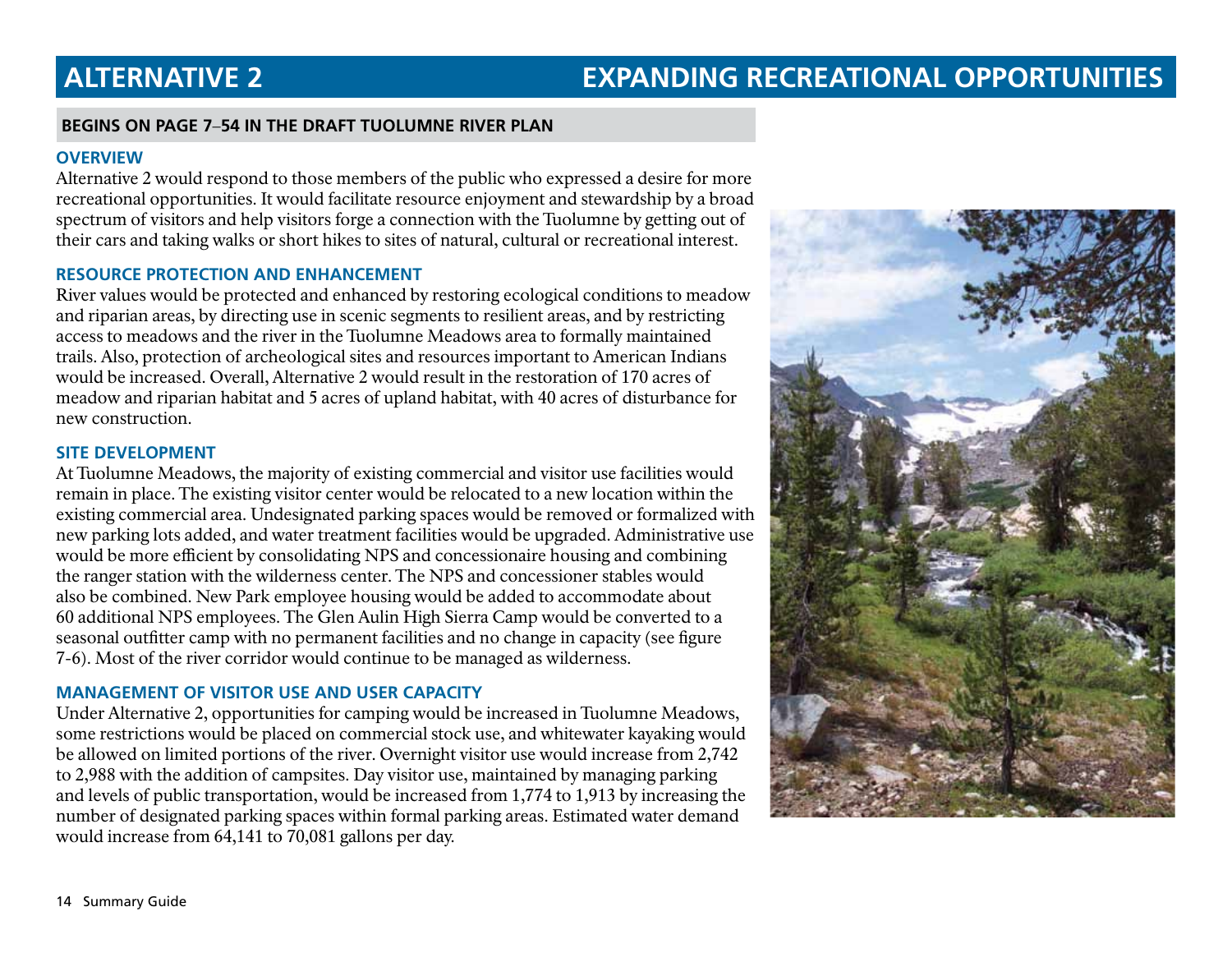## **ALTERNATIVE 2 EXPANDING RECREATIONAL OPPORTUNITIES**



- 1. Pothole Dome pullout: day parking, trailhead, and scenic roadside pullout
- 2. Tioga Road: naturalistic barriers to eliminate roadside parking with four new viewing turnouts dispersed along the road; hiking trail paralleling the road
- 3. Restore existing Cathedral Lakes trailhead to natural conditions

4. Ponds, sprayfield, and service road retained, upgraded (or relocated if feasible)

- 5. NPS and concessioner stables and day parking, hard-sided cabin for two stable employees, and new Cathedral Lakes trail connection
- 6. New Cathedral Lakes trailhead with day and overnight parking. Repurpose visitor center to NPS operations, maintenance yard, NPS housing
- 7. Upgraded wastewater treatment plant, RV dump station
- 8. Parsons Memorial Lodge, footbridge upgraded to improve hydrology
- 9. Day parking and picnic area, trailhead for Parsons Memorial Lodge
- 10. Expanded campground in current loop configuration, campground office, day parking, and Elizabeth Lakes trailhead
- 11. Visitor contact station, store, grill, picnic area, post office, public fuel station, new public shower/restroom facility, and day parking (mountaineering shop/ school eliminated; concessioner housing moved to location #20)
- 12. Meadow-overlook picnic area, day and overnight parking
- 13. Lembert Dome: Day parking and picnic area
- 14. Great Sierra Wagon Road preserved for trail use with management to mitigate impacts on meadow hydrology
- 15. Consolidated wilderness center and ranger station with day and overnight parking
- 16. Upgrade NPS employee housing, administrative fuel pumps
- 17. Day and overnight parking
- 18. Tuolumne Meadows Lodge retained at current capacity
- 19. Upgraded water treatment facility
- 20. NPS and concessioner housing, helipad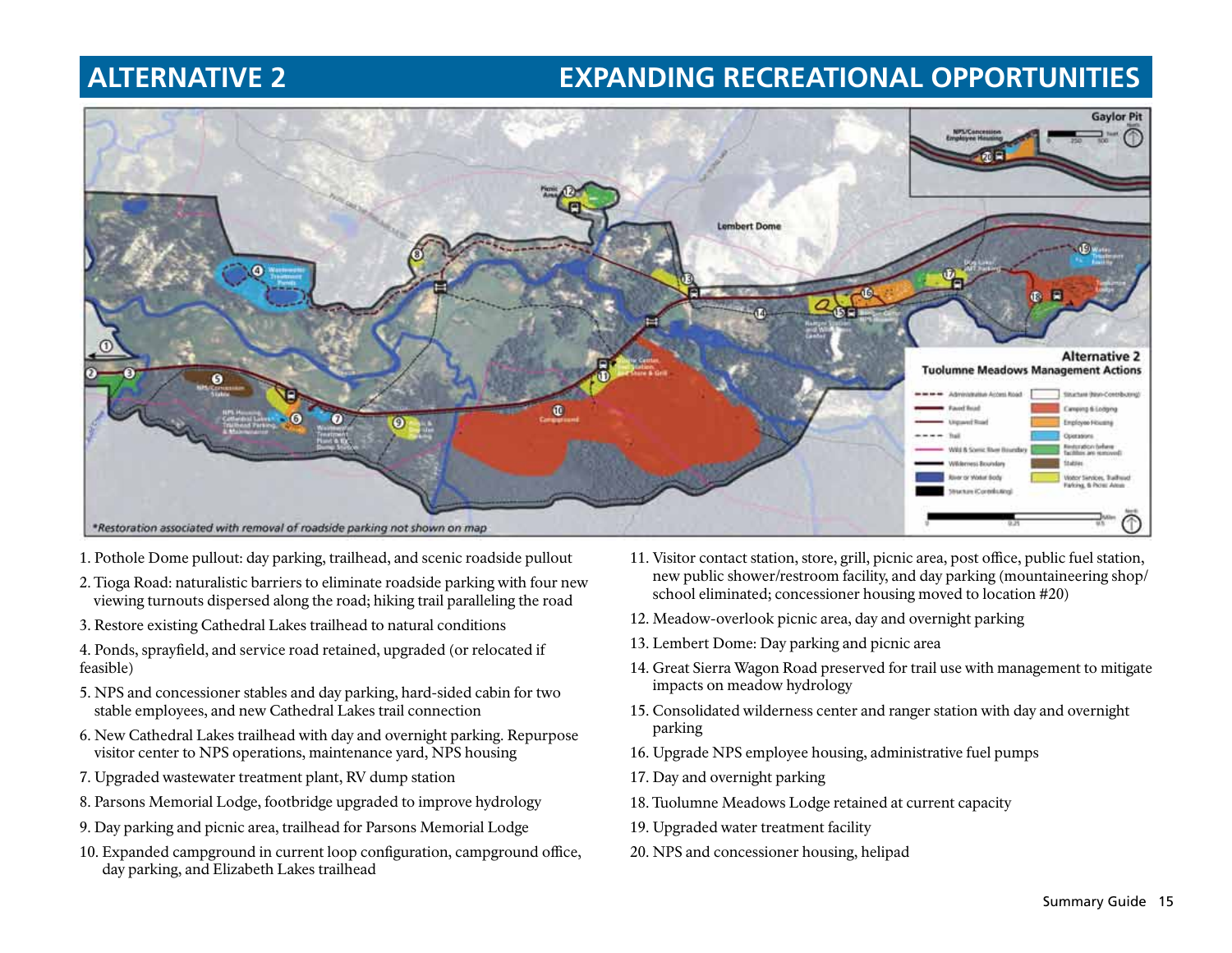### **BEGINS ON PAGE 7**–**69 IN THE DRAFT TUOLUMNE RIVER PLAN**

### **OVERVIEW**

Alternative 3 responds to those members of the public who have strong traditional ties to the Tuolumne River Corridor and who expressed a desire to see the area remain unchanged. It would preserve many aspects of Tuolumne Meadows' historic setting.

### **RESOURCE PROTECTION AND ENHANCEMENT**

River values would be protected and enhanced by restoring ecological conditions to meadow and riparian areas, directing use in scenic segments to resilient areas, reducing water demands and risks to water quality, improving the free-flowing condition of the Tuolumne River, and protecting archeological sites and resources important to American Indians. Overall, Alternative 3 would result in the restoration of 171 acres of meadow and riparian habitat and 5 acres of upland habitat with 11 acres of disturbance for new construction.

### **SITE DEVELOPMENT**

At Tuolumne Meadows, the majority of existing commercial and visitor use facilities would remain in place in their current locations except for the mountaineering shop and fuel station, both of which would be removed. Undesignated parking spaces would be removed or formalized with new parking lots added, and water treatment facilities would be upgraded. Capacity at the Tuolumne Lodge would be reduced, with a number of cabins converted to employee housing.

### **MANAGEMENT OF VISITOR USE AND USER CAPACITY**

Current recreation opportunities would be retained. Overnight visitor use – lodging at Glen Aulin and Tuolumne Meadows Lodge - would be reduced from 2,742 to 2,598. Day visitor use would be reduced from 1,774 to 1,568. Estimated water demand would decrease from 64,141 to 59,739 gallons per day.

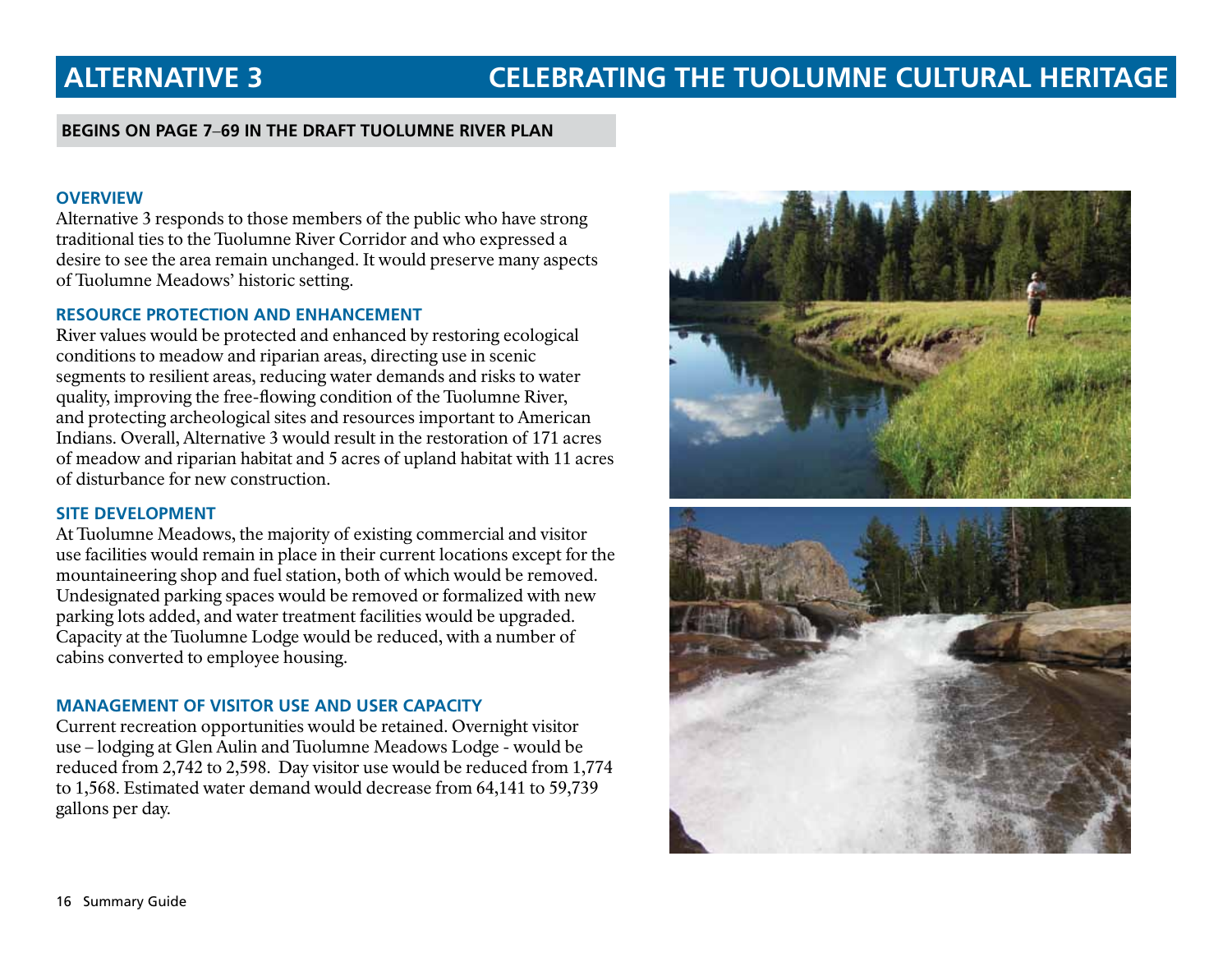## **ALTERNATIVE 3 CELEBRATING THE TUOLUMNE CULTURAL HERITAGE**



- 1. Pothole Dome pullout: day parking, trailhead, picnic area, and scenic roadside 11. Store, grill, and day parking (Mountaineering shop/school and fuel station pullout
- 2. Tioga Road: naturalistic barriers to eliminate roadside parking with four new viewing turnouts dispersed along the road
- 3. Restore existing Cathedral Lakes trailhead to natural conditions
- 4. Ponds, sprayfield, and service road retained, upgraded (or relocated if feasible)
- 5. New Cathedral Lakes trail connection
- 6. Visitor center, Cathedral Lakes trailhead, picnic area, day and overnight parking, NPS housing
- 7. Upgraded wastewater treatment plant, RV dump station, modest operational facilities related to roads trails, buildings, and grounds, new maintenance yard and office
- 8. Parsons Memorial Lodge, footbridge upgraded to improve hydrology
- 9. Natural area
- 10. Campground in current loop configuration, campground office, Elizabeth Lakes trailhead and day parking
- eliminated)
- 12. Concessioner stable, day and overnight parking, and one hard-sided cabin
- 13. Lembert Dome: Day parking and picnic area
- 14. Great Sierra Wagon Road preserved for trail use with management to mitigate impacts on meadow hydrology
- 15. Wilderness center, overnight parking, NPS stable
- 16. Ranger station, day parking, administrative fuel pumps, NPS housing
- 17. NPS housing, day and overnight parking

18. Tuolumne Meadows Lodge: 34 visitor cabins (35 visitor cabins reallocated to concessioner housing)

- 19. Upgraded water treatment facility
- 20. Helipad, day parking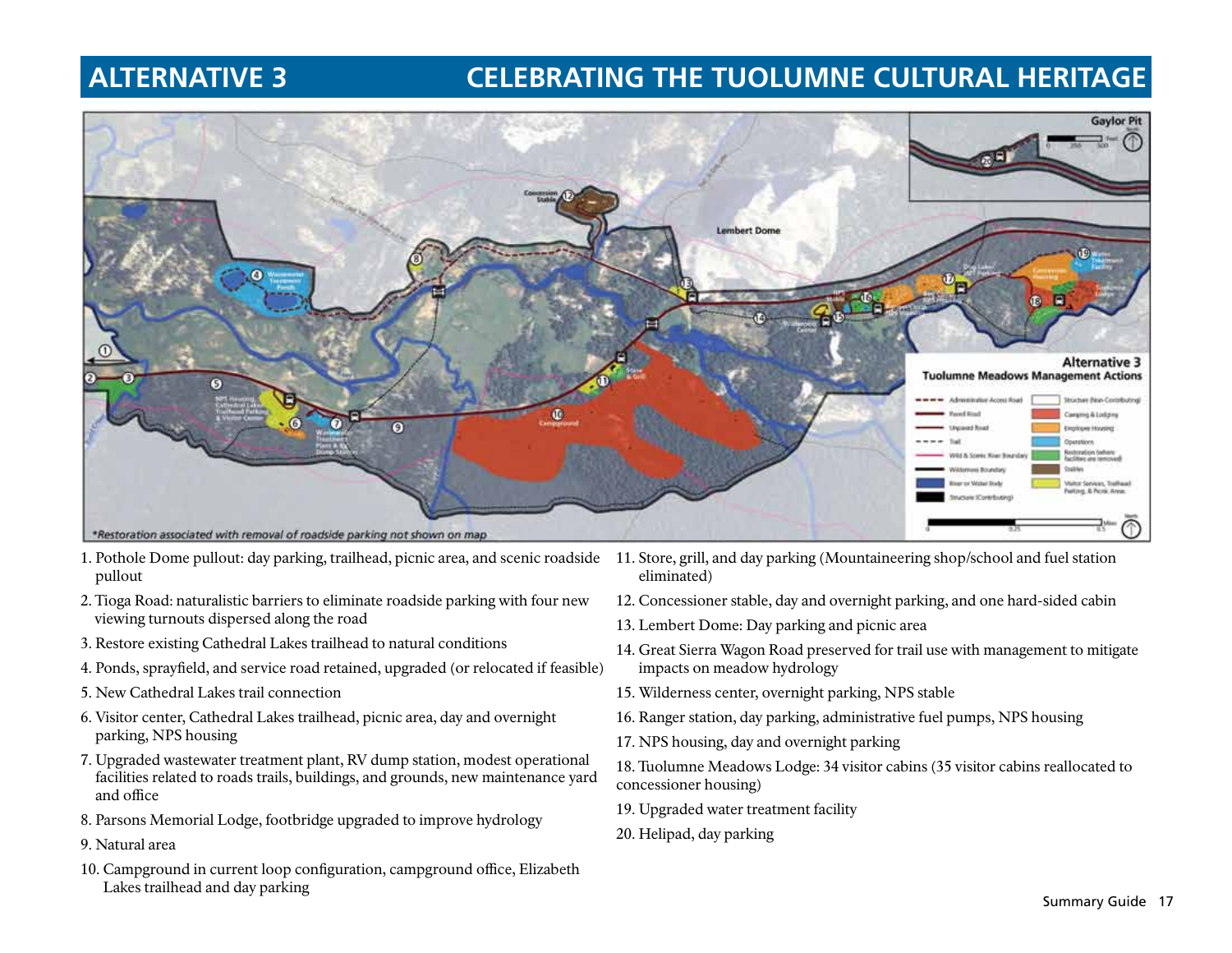## **ALTERNATIVE 4 (PREFERRED) IMPROVING THE TRADITIONAL TUOLUMNE EXPERIENCE**

### **BEGINS ON PAGE 7**–**85 IN THE DRAFT TUOLUMNE RIVER PLAN**

### **OVERVIEW**

Alternative 4 responds to a range of public concerns by balancing desires to retain a traditional Tuolumne experience with desires to reduce development and make visitor use more sustainable. It also addresses the need to provide a meaningful introduction to the Tuolumne River for the growing number of short-term visitors.

### **RESOURCE PROTECTION AND ENHANCEMENT**

River values would be protected and enhanced by restoring ecological conditions to meadow and riparian areas, by directing use in scenic segments to resilient areas, by restricting access to meadows and the river in the Tuolumne Meadows area to formally maintained trails, and by eliminating most risks to water quality. The free-flowing condition of the Tuolumne River would be improved and archeological sites and resources important to American Indians would be protected. Overall, Alternative 4 would result in the restoration of 171 acres of meadow and riparian habitat and 2 acres of upland habitat with 27 acres of disturbance for new construction.

### **SITE DEVELOPMENT**

At Tuolumne Meadows, the majority of existing commercial and visitor use facilities would remain in place except for the removal of the mountaineering shop/school and fuel station. The existing visitor center would be converted to office space with a small visitor contact station constructed nearby. Undesignated parking spaces would be removed or formalized with new parking lots added, and water treatment facilities would be upgraded. The NPS and concessioner stables would be combined and a slightly higher number of NPS employee housing units would be added to accommodate the proposed use level. Concessioner stock day rides into wilderness would be discontinued. The Glen Aulin High Sierra Camp would be reduced by 12 beds to 20 total.

### **MANAGEMENT OF VISITOR USE AND USER CAPACITY**

18 Summary Guide Overnight visitor use would decrease slightly from 2,742 to 2,730. Day visitor use would increase from 1,774 to 1,839, which reflects a higher number of designated parking spaces within formal parking areas. Day use on trails near Tioga Road would be managed to preserve opportunities for solitude. Estimated water demand would increase from 64,141 to 66,778 gallons per day.

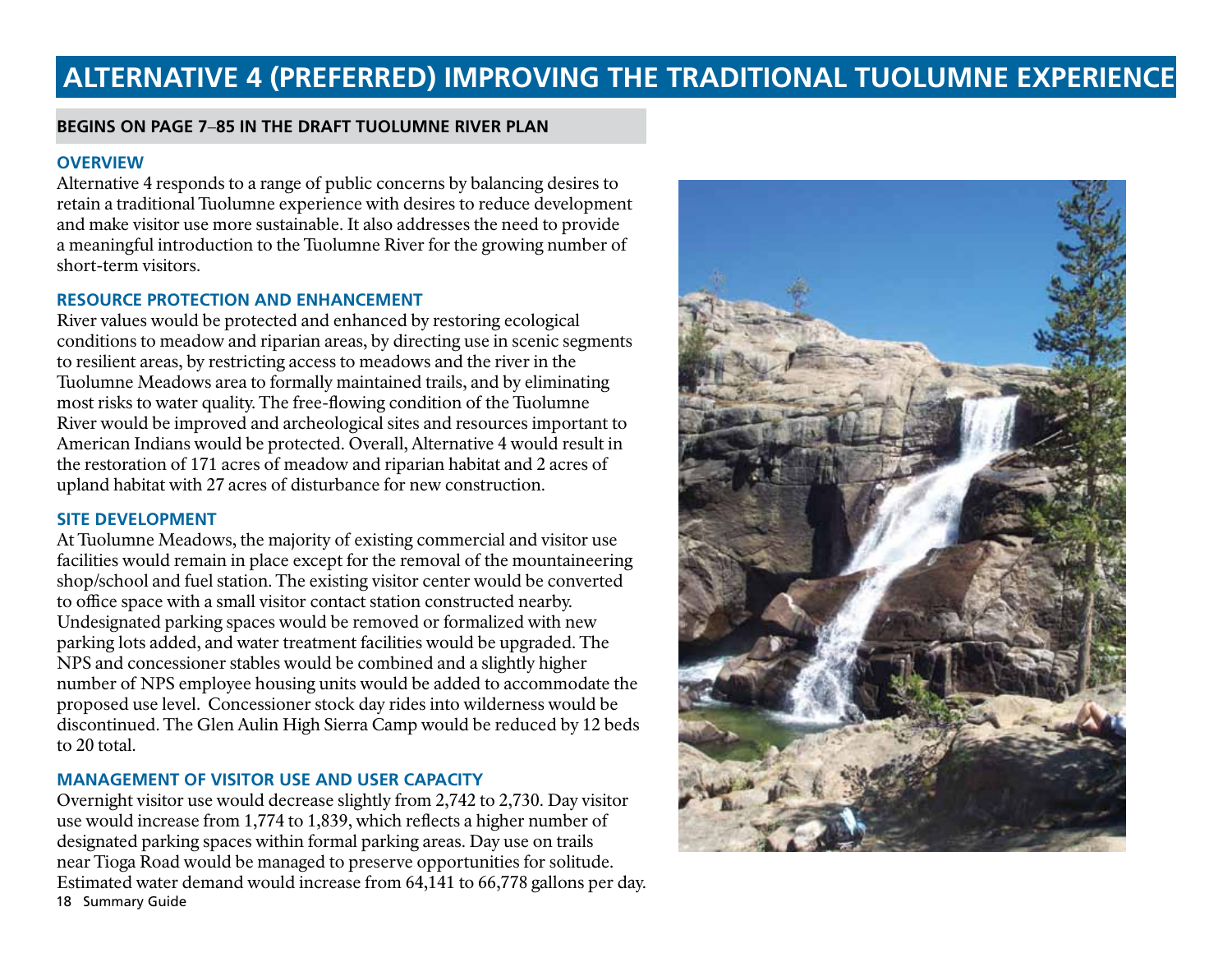## **ALTERNATIVE 4 (PREFERRED) IMPROVING THE TRADITIONAL TUOLUMNE EXPERIENCE**



- 1. Pothole Dome pullout: day parking, trailhead, picnic area, and scenic roadside pullout
- 2. Tioga Road: naturalistic barriers to eliminate roadside parking with four new viewing turnouts dispersed along the road. Hiking trail paralleling the road.
- 3. Restore existing Cathedral Lakes trailhead to natural conditions
- 4. Ponds, sprayfield, and service road retained, upgraded (or relocated if feasible)
- 5. New Cathedral Lakes trail connection
- 6. Repurpose visitor center to NPS operations, new Cathedral Lakes trailhead and picnic area, day and overnight parking, NPS housing
- 7. Upgraded wastewater treatment plant, RV dump station, modest operational facilities related to roads trails, buildings, and grounds, new maintenance yard and office
- 8. Parsons Memorial Lodge, footbridge upgraded to improve hydrology
- 9. New visitor contact station and Parsons Lodge trailhead and day-use parking
- 10. Campground in current loop configuration, campground office, Elizabeth Lakes trailhead and day parking
- 11. Store, grill, and day parking (Mountaineering shop/school and fuel station eliminated)
- 12. Co-locate NPS and concessioner stables, retain day and overnight parking and one hard-sided cabin
- 13. Lembert Dome: Day parking, picnic area, and new shuttle stop
- 14. Great Sierra Wagon Road preserved for trail use with management to mitigate impacts on meadow hydrology
- 15. Wilderness center, overnight parking
- 16. Repurpose ranger station and upgrade NPS housing
- 17. NPS housing, day and overnight parking
- 18. Tuolumne Meadows Lodge: retain current capacity.
- 19. Upgraded water treatment facility
- 20. Helipad, day parking